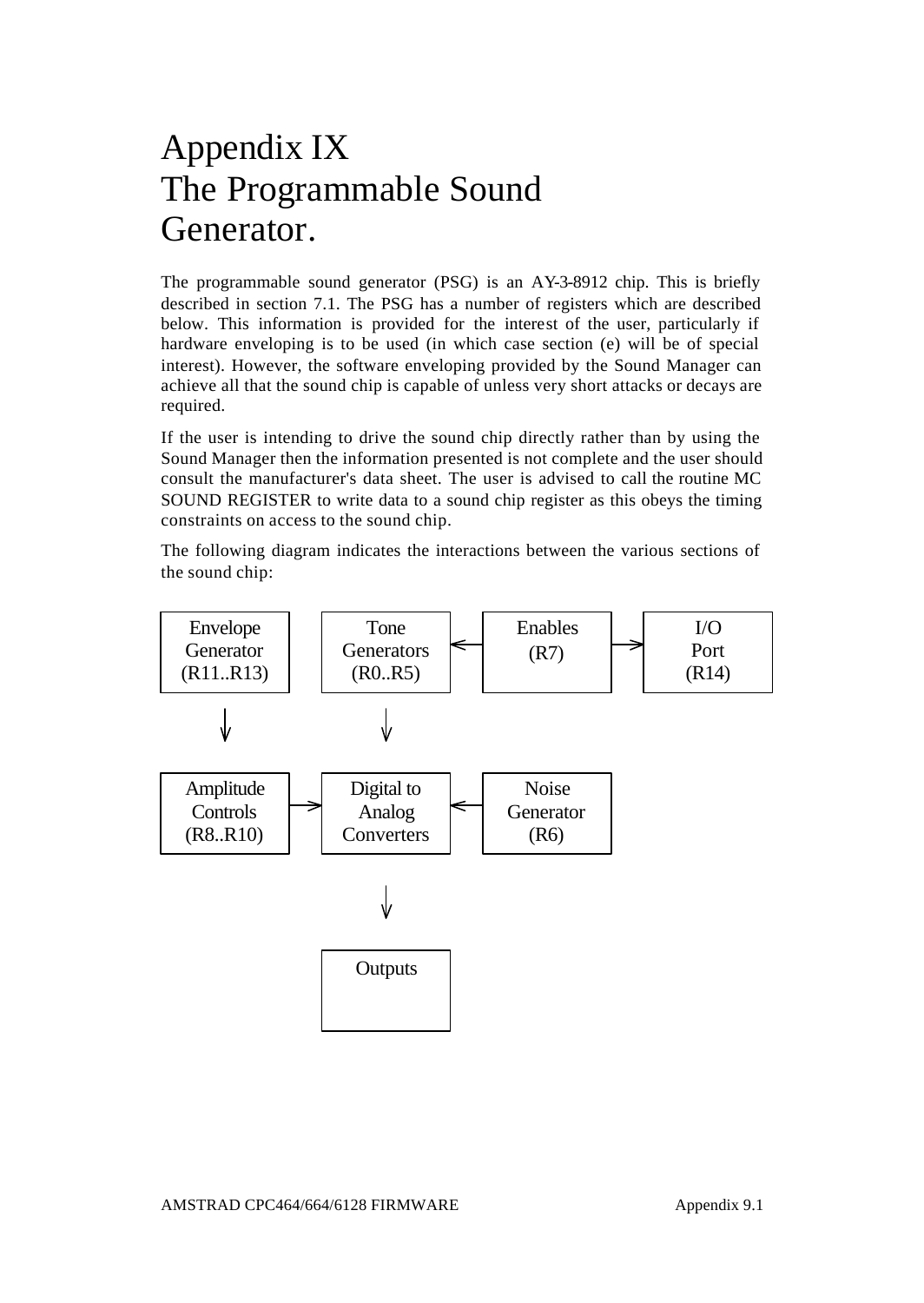The sound chip data registers are as follows:

Register 0: Channel A tone period fine tune. Register 1: Channel A tone period coarse tune. Register 2: Channel B tone period fine tune. Register 3: Channel B tone period coarse tune. Register 4: Channel C tone period fine tune. Register 5: Channel C tone period coarse tune. Register 6: Noise period. Register 7: Enables and I/O direction. Register 8: Channel A amplitude and envelope enable. Register 9: Channel B amplitude and envelope enable. Register 10: Channel C amplitude and envelope enable. Register 11: Envelope period fine tune. Register 12: Envelope period coarse tune. Register 13: Envelope shape Register 14: Input from or output to port A. Register 15: Not used.

## **a. Tone Generators (Registers 0..5)**

Each channel has two tone period registers associated with it. These set the period of the sound to be generated (in units of 8 microseconds) by that channel. The fine tune register stores the least significant 8 bits of the period; the coarse tune register stores the most significant 4 bits of the period. To include the tone in the output of a channel the appropriate bit in the enables register must be cleared.

#### **b. Noise Generator (Register 6).**

There is a single pseudo-random noise source. The output from this can be included in the output of any of the three channels (as specified by the enables register). The period of the noise generator is set by bits 0..4 of the noise period register. The period specifies the middle frequency of the noise produced in 8 microsecond units.

#### **c. Enables (Register 7).**

The enables register specifies whether tone or noise is to be included in the output from each channel. It also specifies whether the I/0 port is to act in input or in output mo de. The bits are allocated as follows:

- Bit 0: Channel A tone disable.
- Bit 1 Channel B tone disable.
- Bit 2 Channel C tone disable.
- Bit 3 Channel A noise disable.
- Bit 4 Channel B noise disable.
- Bit 5 Channel C noise disable.
- Bit 6 Port A output mode
- Bit 7 Not used.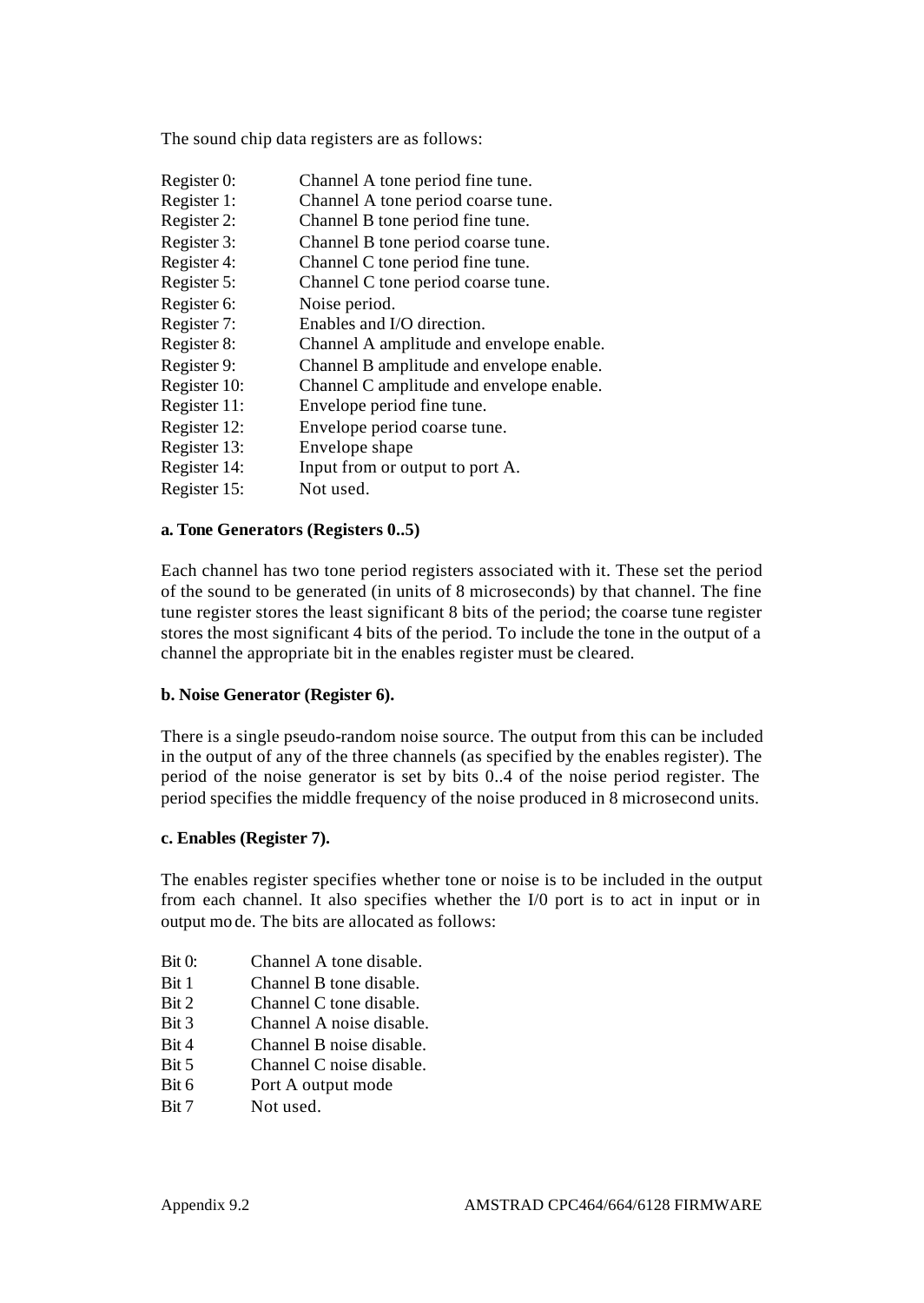Note that port A is connected to the keyboard and joystick and so the port must always be in input mode. The user must ensure that bit 6 of the enables register is always set to zero.

## **d. Amplitude Controls (Registers 8-10).**

Each channel has an amplitude control register associated with it. Bit 4 of this register specifies whether hardware enveloping is to be used for the channel. If the bit is set then the channel amplitude (volume) is under the control of the hardware envelope generator. If the bit is clear then the amplitude is set by bits 0..3 of the register - a value of 0 means no sound and a value of 15 means maximum volume.

## **e. Envelope generator (Registers 11-13).**

The sound chip has a single hardware envelope generator which can be used to control any combination of the three sound channels as specified by the channel's amplitude register (see (d) above). Bits 0 to 3 of register 13 control the shape of the envelope in a rather unobvious manner. The following table gives values required to generate each of the 8 hardware envelopes that are possible. Other values (0..7) duplicate envelopes 9 and 15.



10:  $\wedge \wedge \wedge$  / Jump up then repeatedly ramp down and up again.

11:  $\sqrt{ }$  Jump up and ramp down then jump up and hold at maximum volume (fifteen).

12:  $\triangle M$  Repeatedly ramp up and drop down.